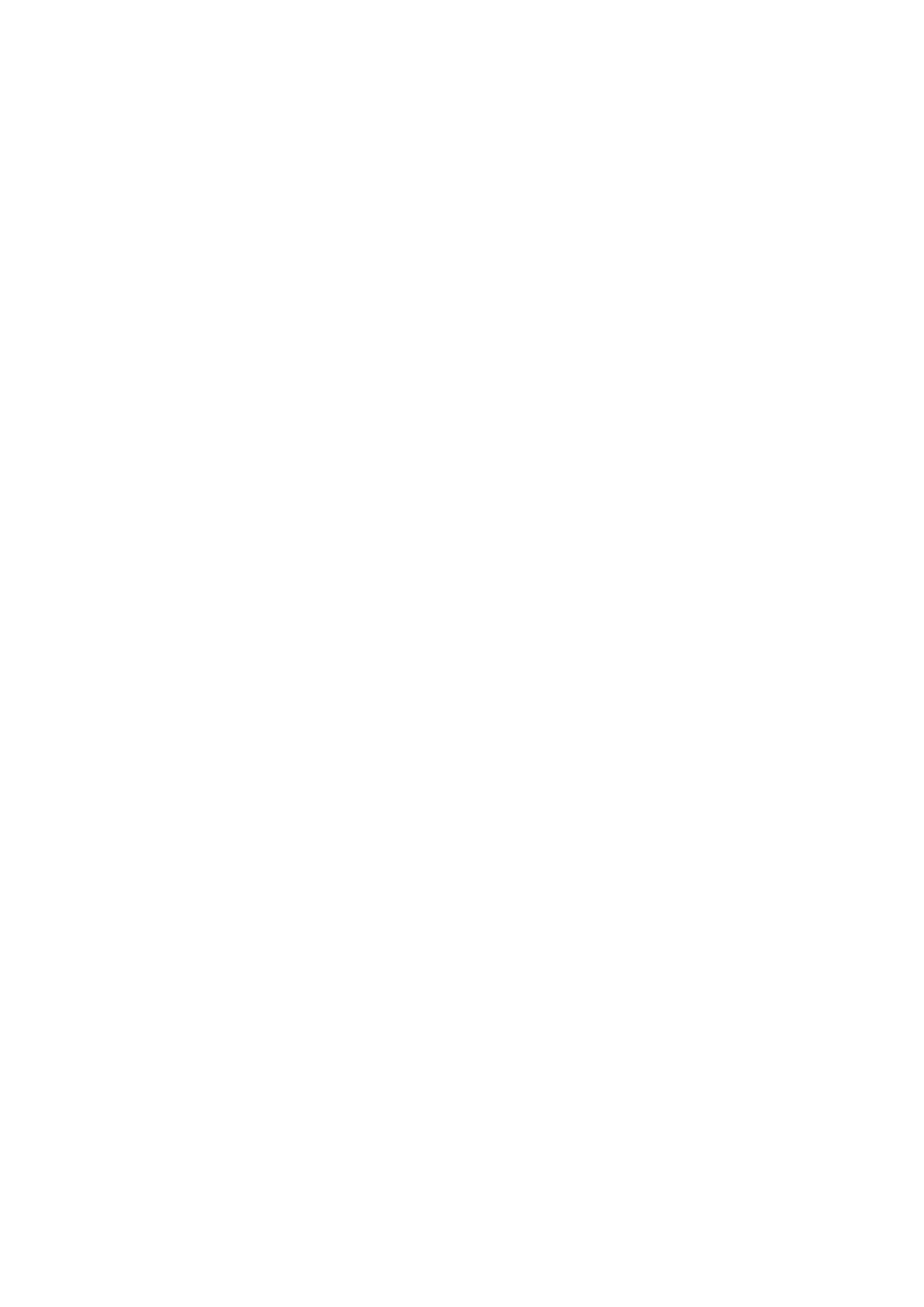# **Table of Contents**

| 1. | <b>Change in Scope of the Study</b> | 5 |
|----|-------------------------------------|---|
| 2. | <b>Background</b>                   | 5 |
| 3. | <b>Objectives</b>                   | 5 |
| 4. | <b>Scope</b>                        | 5 |
| 5. | <b>Project set-up</b>               | 6 |
| 6. | <b>Time schedule</b>                | 6 |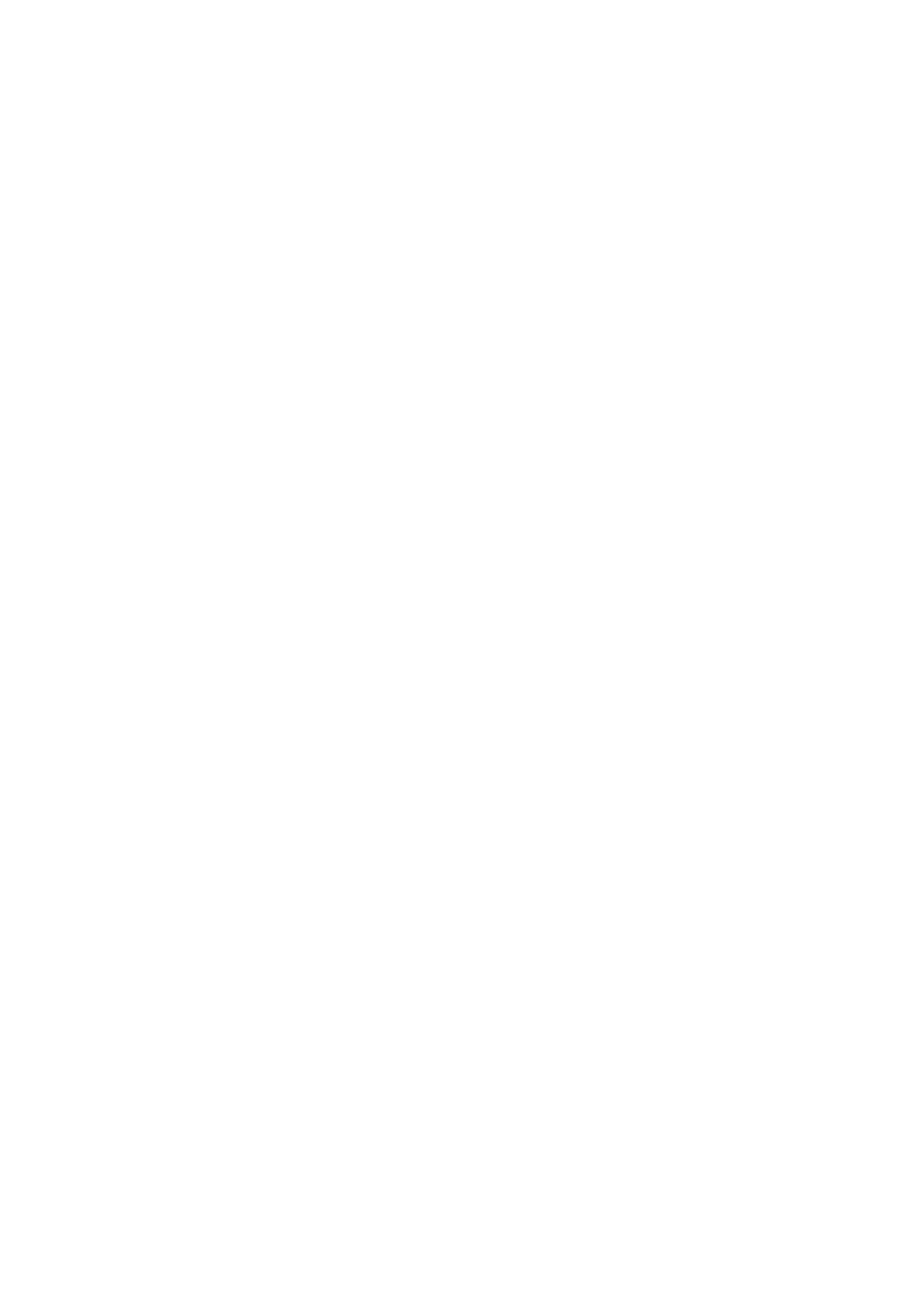# <span id="page-4-0"></span>**1. Change in Scope of the Study**

The scope of this study has changed: The assessment of the request for renewal of exemptions 6(a), 6(b), 6(c), 7(a) and 7(c)-I of Annex III has been suspended. The assessment will be conducted together with other applications that might be submitted in beginning of 2020.

## <span id="page-4-1"></span>**2. Background**

The RoHS Directive (2011/65/EU) on the restriction of the use of certain hazardous substances in electrical and electronic equipment requires "*that EEE placed on the market, including cables and spare parts for its repair, its reuse, updating of its functionalities or upgrading of its capacity, does not contain the substances listed in Annex II*" (i.e. lead, mercury, cadmium, hexavalent chromium, polybrominated biphenyls and polybrominated diphenyl ethers and the phthalates dibutyl phthalate(DBP), bis(2-ethylhexyl)phthalate (DEHP), diethyl phthalate (DEP) and diisobutyl phthalate (DIBP). These provisions "*shall not apply to the applications listed in Annexes III and IV*" (Article 4). These Annexes are to be adapted to scientific and technical progress on the basis of the provisions listed in Article 5.

With contract No. 07.0201/2019/811056/ENV.B.3 Implementing Framework contract No ENV.A.2/FRA/2015/0008, a consortium led by Oeko-Institut for Applied Ecology, has been requested by DG Environment of the European Commission to provide technical and scientific support for the evaluation of exemption requests under the RoHS 2 regime. The work is being undertaken by the Oeko-Institut and Fraunhofer IZM. The work has been requested in view of providing technical and scientific support for the evaluation of applications for granting, renewing or revoking an exemption to be included in or deleted from Annexes III and IV of the RoHS Directive 2011/65/EU.

### <span id="page-4-2"></span>**3. Objectives**

The objectives of this project can be outlined as follows:

- Provide a dedicated website which ensures that involved stakeholders will receive all necessary information and can contribute to online consultations [\(http://rohs.exemptions.oeko.info\)](http://rohs.exemptions.oeko.info/);
- Execute a clear technical and scientific assessment on whether requests for new exemptions are justified in line with the criteria given in Article 5(1)(a):
- Provide for the involvement and consultation of stakeholders (inter alia producers of electrical and electronic materials, components and equipment, recyclers, treatment operators, environmental organisations, employee and consumer associations), according to Article 5(7);
- Provide a clear and unambiguous wording for the preparation of a Draft Commission Decision for those exemptions, where on the basis of the result of the consultation and the evaluation, an exemption can be justified.

# <span id="page-4-3"></span>**4. Scope**

In agreement with the Commission, two of the seven exemption requests mentioned in the title will be evaluated, one new exemption request and one request on the amendment of existing exemptions. [Table 3-1](#page-5-2) gives an overview on the two exemption requests.